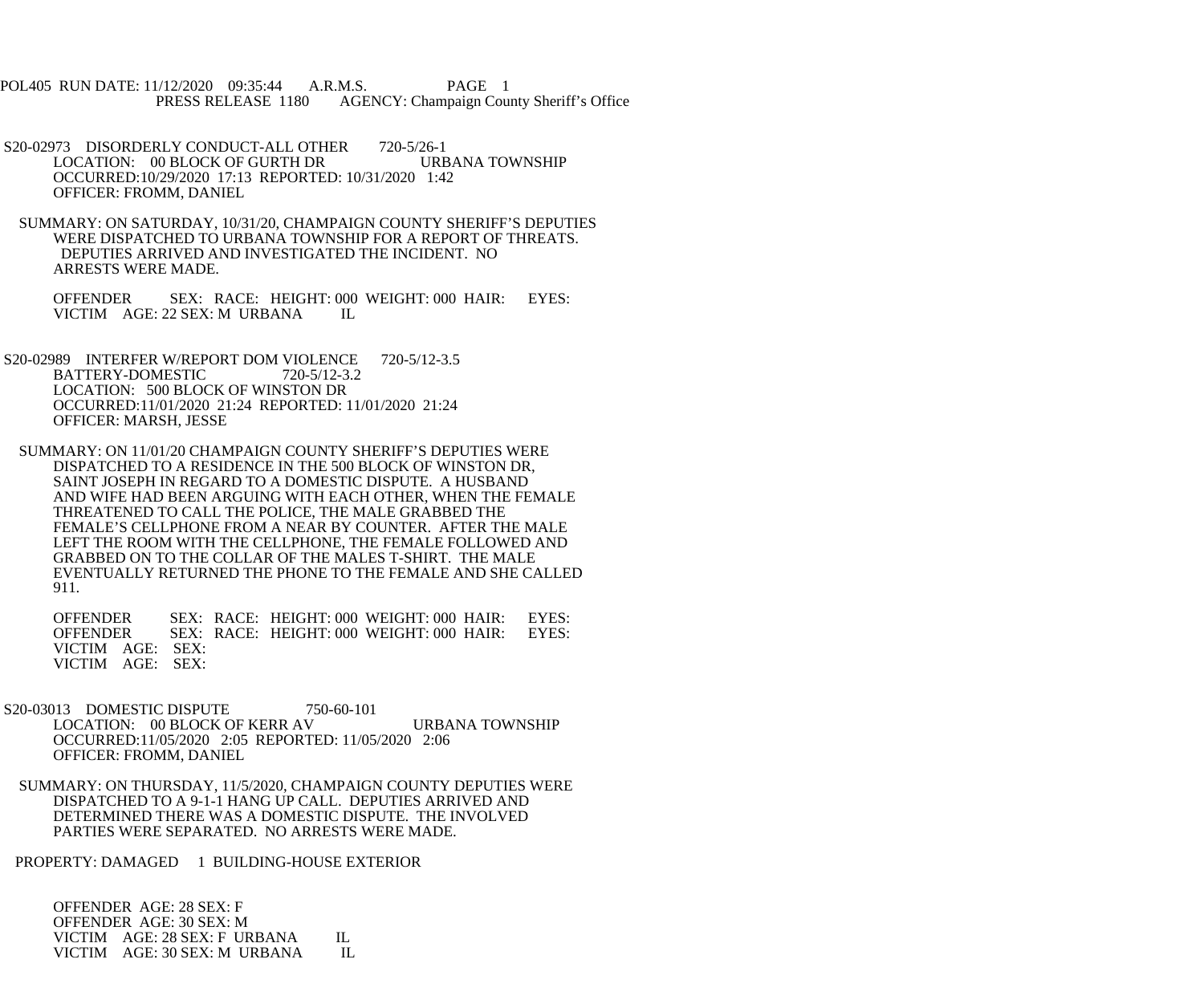POL405 RUN DATE: 11/12/2020 09:35:44 A.R.M.S. PAGE 2 PRESS RELEASE 1180 AGENCY: Champaign County Sheriff's Office

S20-03031 THEFT OF LOST/MISLAID PROPERTY 720-5/16-2<br>LOCATION: DUNLAP AV S / JONES DR DUNLAP AV S / OCCURRED:11/06/2020 16:00 REPORTED: 11/06/2020 17:29 OFFICER: MAIDENS, MARK

 SUMMARY: ON FRIDAY EVENING, NOVEMBER 6, 2020 A DEPUTY OF THE CHAMPAIGN COUNTY SHERIFF'S OFFICE RESPONDED TO A STORE IN THE VILLAGE OF SAVOY FOR POSSIBLE THEFT OF A MISPLACED WALLET. THE WALLET HAS NOT BEEN FOUND/RECOVERED; THERE IS NO SUSPECT INFORMATION OR ARREST.

PROPERTY: STOLEN GIFT CERTIFICATE / CARD

- STOLEN 1 CREDIT/DEBIT/GAS CARDS
- STOLEN 1 PURSE OR WALLET
- STOLEN 1 IDENTIFICATION ITEMS
- STOLEN 1 DRIVERS LICENSE
- STOLEN 1 IDENTIFICATION ITEMS
- STOLEN 1 IDENTIFICATION ITEMS
- STOLEN CURRENCY-NOT CHECKS/BOND
- STOLEN 1 CREDIT/DEBIT/GAS CARDS

 OFFENDER SEX: RACE: HEIGHT: 000 WEIGHT: 000 HAIR: EYES: VICTIM AGE: 25 SEX: F MONTICELLO IL

 S20-03039 ASSIST AGENCY (OTHER) LOCATION: 00 BLOCK OF WASHINGTON ST E URBANA TOWNSHIP OCCURRED:11/07/2020 15:20 REPORTED: 11/07/2020 15:22 OFFICER: BIALESCHKI, DOUG

 SUMMARY: DISPATCHED TO A SUSPICIOUS VEHICLE IN THE DRIVEWAY. DETERMINED THE VEHICLE WAS A GOOD SAMARITAN WHO STOPPED TO INTERVENE I

 OFFENDER SEX: RACE: HEIGHT: 000 WEIGHT: 000 HAIR: EYES: VICTIM AGE: 68 SEX: F URBANA IL

S20-03042 CRIMINAL DAMAGE TO PROPERTY 720-5/21-1<br>HIT AND RUN RETAIN - HISTORICAL RETAIN - HISTORICAL LOCATION: 00 BLOCK OF RISING RD N CHAMPAIGN TOWNSHIP OCCURRED:11/07/2020 16:00 REPORTED: 11/07/2020 22:17 OFFICER: DOEGE, TAYLOR

SUMMARY: ON 11/07/2020 CHAMPAIGN COUNTY SHERIFF'S OFFICE RESPONDED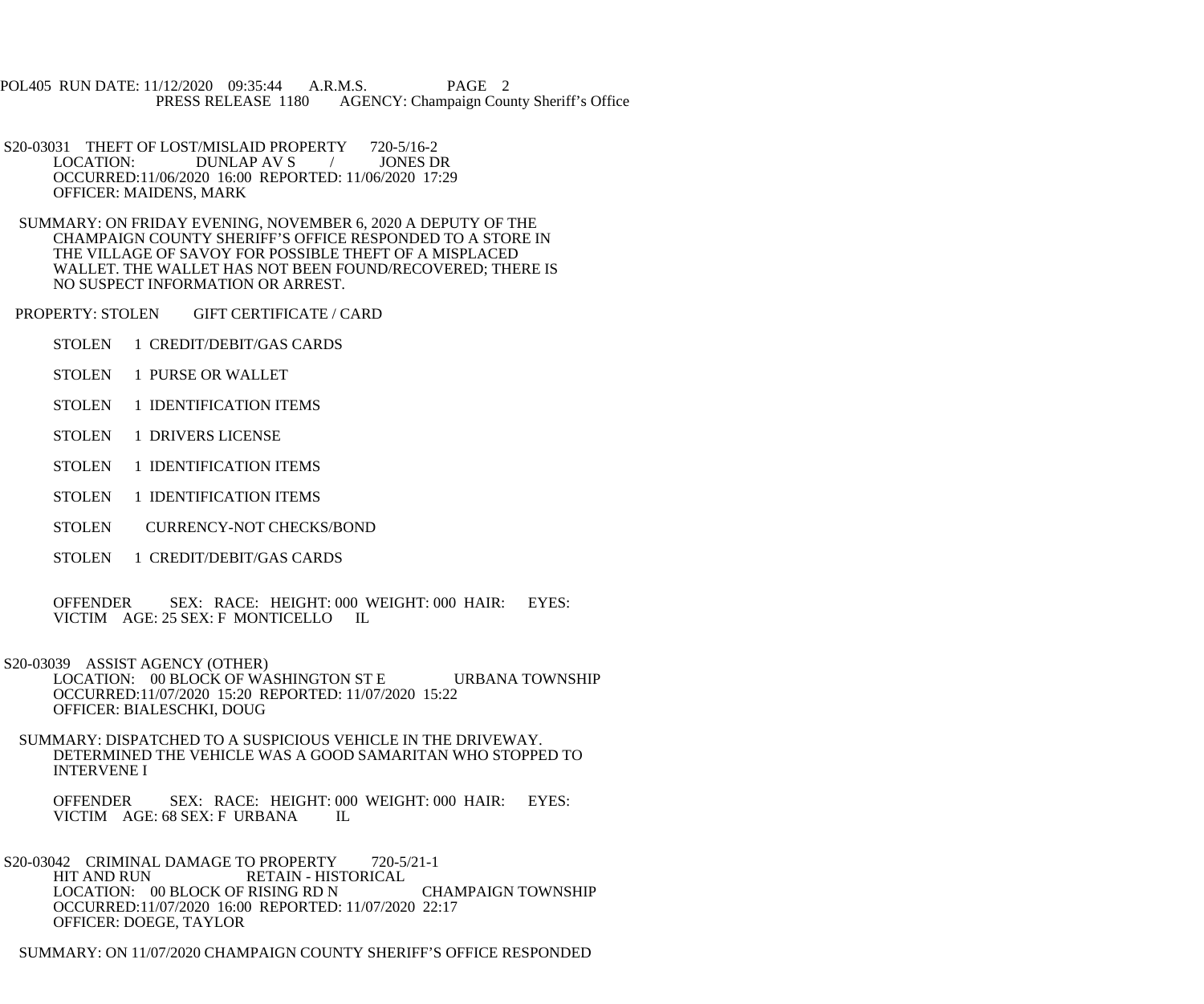POL405 RUN DATE: 11/12/2020 09:35:44 A.R.M.S. PAGE 3<br>PRESS RELEASE 1180 AGENCY: Champaign Cou AGENCY: Champaign County Sheriff's Office TO THE 800 BLOCK OF N. RISING ROAD IN CHAMPAIGN TOWNSHIP FOR A CRIMINAL DAMAGE TO PROPERTY REPORT.

PROPERTY: DAMAGED 1 MAILBOX

OFFENDER SEX: RACE: HEIGHT: 000 WEIGHT: 000 HAIR: EYES: VICTIM AGE: 38 SEX: M CHAMPAIGN IL VICTIM AGE: 38 SEX: M CHAMPAIGN IL<br>VICTIM AGE: 29 SEX: F CHAMPAIGN IL VICTIM AGE: 29 SEX: F CHAMPAIGN

S20-03043 SPEEDING (RADAR) 625-5/11-601B \*\* JUVENILE \*\*<br>NO DRIVERS LICENSE 625-5/6-101 NO DRIVERS LICENSE LOCATION: 00 BLOCK OF RT45/2700N OCCURRED:11/07/2020 22:51 REPORTED: 11/07/2020 22:51 OFFICER: METZLER, JEFFREY

 SUMMARY: DEPUTIES EFFECTED A TRAFFIC STOP ON A VEHICLE TRAVELING 104MPH IN A 55MPH ZONE. THE DRIVER OF THE VEHICLE WAS CITED AND RELEASED TO A VALID DRIVER.

PEOPLE: VICTIM SOCIETY

 S20-03050 BATTERY-DOMESTIC 720-5/12-3.2 LOCATION: 00 BLOCK OF THE OAKS TOLONO OCCURRED:11/08/2020 7:00 REPORTED: 11/08/2020 9:17 OFFICER: SELLEK, KYLE

 SUMMARY: ON 11/8/20 CCSO DEPUTIES WERE DISPATCHED TO THE OAKS MOBILE HOME PARK, TOLONO REFERENCE A DOMESTIC VIOLENCE REPORT. AFTER INVESTIGATING, ONE INVOLVED W/M WAS ARRESTED AND SUBSEQUENTLY CHARGED WITH DOMESTIC BATTERY.

PEOPLE: VICTIM AGE: 29 SEX: F TOLONO IL

ARRESTS: THOMAS CODY A AGE: 34 SEX: M 16 THE OAKS TOLONO IL<br>CHARGE: BATTERY-DOMESTIC 720-5/12-3.2 BATTERY-DOMESTIC CHARGE: BATTERY-DOMESTIC 720-5/12-3.2 BATTERY-DOMESTIC<br>AT: THE OAKS BY: SELLEK, KYLE BEASLEY, CHAD BY: SELLEK, KYLE

 S20-03058 BATTERY-DOMESTIC 720-5/12-3.2 INTERFER W/REPORT DOM VIOLENCE 720-5/12-3.5 LOCATION: 00 BLOCK OF MACARTHUR DR URBANA TOWNSHIP OCCURRED:11/09/2020 3:29 REPORTED: 11/09/2020 3:29 OFFICER: METZLER, JEFFREY

 SUMMARY: DEPUTIES WERE DISPATCHED TO THE 500 BLOCK OF MACARTHUR DR. IN THE TOWNSHIP OF URBANA FOR A REPORT OF AN UNKNOWN PROBLEM. DEPUTIES WERE ABLE TO DETERMINE A DOMESTIC BATTERY HAD OCCURRED, THE OFFENDING PARTY WAS ARRESTED.

PEOPLE: VICTIM AGE: 28 SEX: F URBANA IL